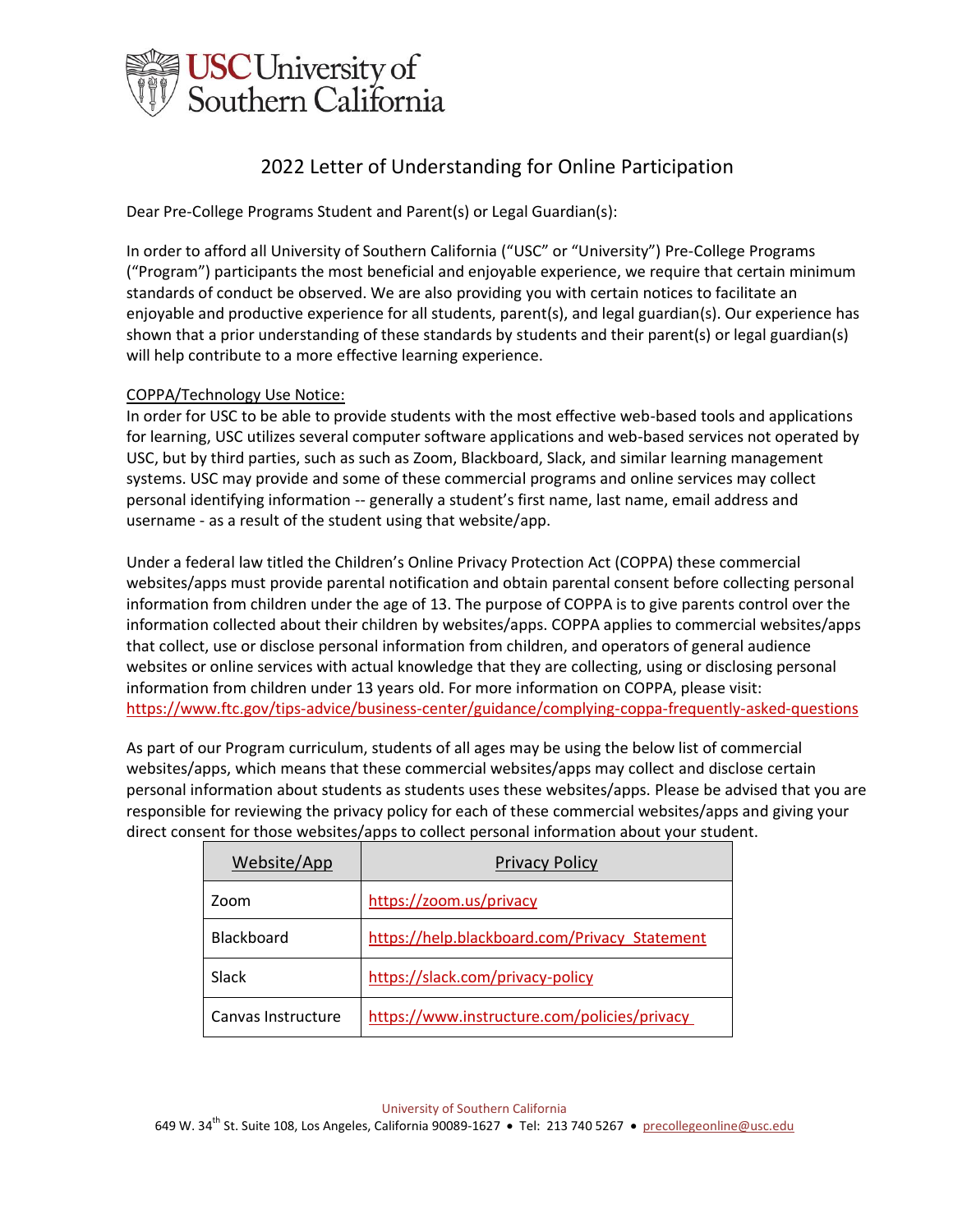

By enrolling your student in the USC Pre-College Program, you acknowledge receipt of this COPPA Compliance notice, give your permission for the student to use these websites/apps, and acknowledge your responsibility for reviewing the privacy policies of the above-listed websites/apps and giving your direct consent for those websites/apps to collect personal information about your student. You hereby grant permission for USC to provide limited personal identifying information for your student to the following web-operators: Zoom, Blackboard, Slack, and any additional education computer applications and web-based services that the Program may deem necessary. This consent is not a waiver of students, parents or legal guardian's rights under the Family Educational Rights and Privacy Act ("FERPA").

## Academic Integrity:

It is the responsibility of the student to uphold the academic integrity of the university. Cheating on examinations, plagiarism, and improper acknowledgement of sources in essays are considered very serious offenses and any student found in violation of this regulation will be required to leave the Program.

### Sexual Harassment:

No student may commit sexual harassment, defined as unwelcome sexual advances, requests for sexual favors, and other verbal or virtual conduct of a sexual nature. This includes suggestive or obscene communication via letters, notes, text messages, images and any material distributed via social media, or any type of digital communication.

Students shall not engage in or encourage lewd, indecent or obscene behavior in the university community or at program-sponsored activities. Encouraging or permitting others to engage in misconduct is prohibited within the university community. Students should notify an appropriate program administrator of the misconduct.

All students are required to follow the USC Student Sexual, Interpersonal, and Protected Class Misconduct Policy, available online at [https://policy.usc.edu/student-misconduct/.](https://policy.usc.edu/student-misconduct/)

## Additional Rules:

Students are required to comply with the Code of Conduct. Additional rules regarding individual conduct may be given to each student (e.g. classroom behavior, offenses, student handbook, etc.). No virtual abusive conduct, including verbal abuse, is permitted. Violation of any of these rules or the additional rules will result in disciplinary action up to and including dismissal from the Program.

#### Students, Parent(s) and Legal Guardian(s) Also Agree to the following:

My student and I agree to obey all rules and policies mandated by Program personnel in the Program's Letter of Understanding, Code of Conduct, and Privacy Policy (available on the Program website).

My student and I will not photograph, videotape, and/or audiotape ourselves or others during the online portion of the Program. It is understood and agreed by the undersigned student and Parent(s) or Legal Guardian(s) that any photos and videos taken by USC photographers, staff or other Program students during the Program may be used for promotional purposes. I understand my student will not be identified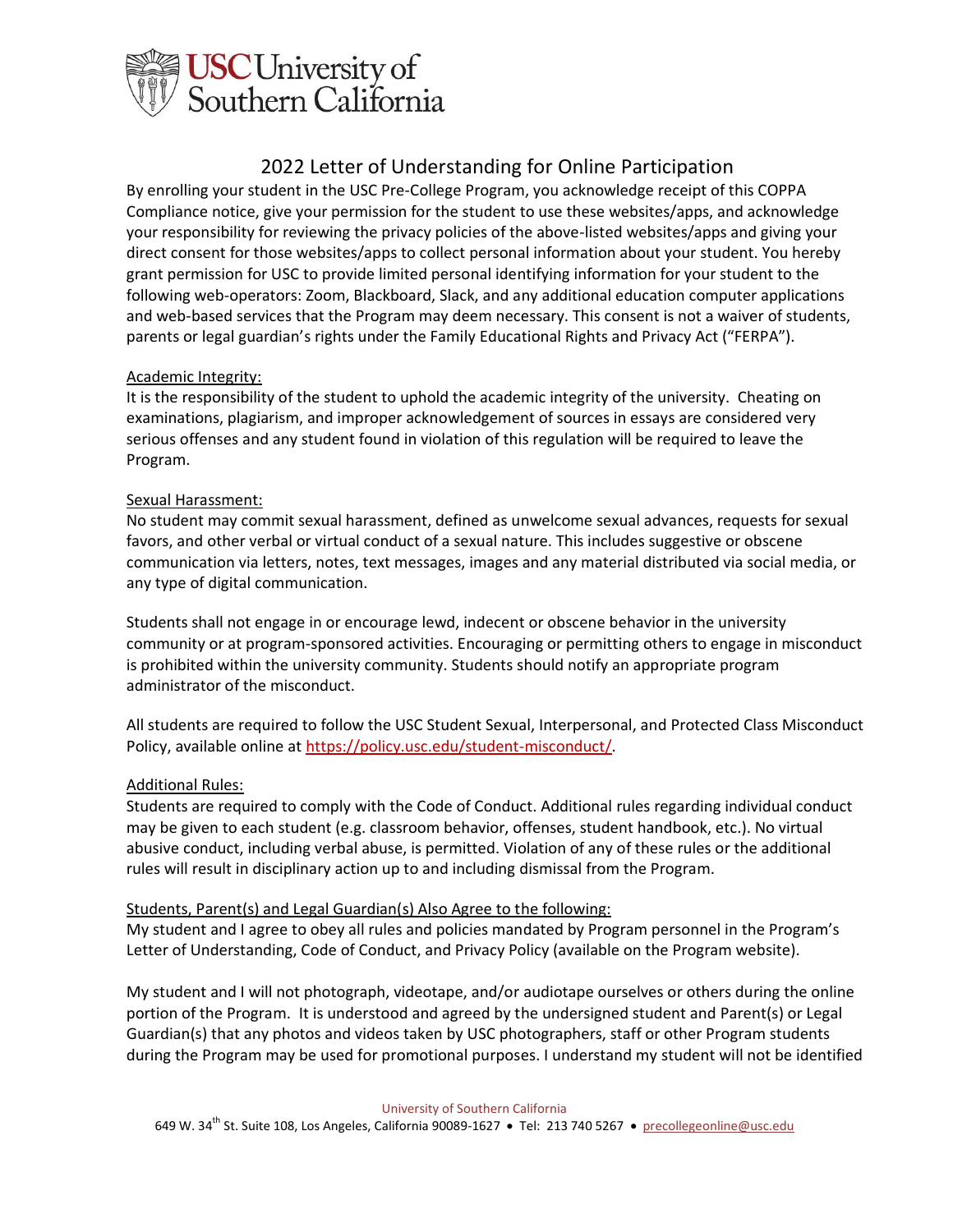

by name unless I give my express permission. I hereby waive and release on behalf of myself and/or my student, any rights to compensation for, or ownership of, such images and/or sounds.

I understand that I am responsible for informing USC of my student's medical condition(s) or disabilities of which the Program should be aware of while my student participates in the Program, especially if any condition constitutes a disability that would make it difficult for your student to participate in the online portion of the Program.

I also acknowledge and accept my full and sole responsibility for tuition, fees, purchases, and any interest garnered on delinquent payments resulting from my student's participation in the Program. I understand if my student is dismissed from the Program or withdraws from the program, I will not receive a refund of tuition, fees, or any other Program charges.

I understand my student and I are expected to comply with federal, state, and local laws. The success of the Program requires the cooperation of everyone involved.

I agree that the University of Southern California and its officers, trustees, employees, agents, representatives, and any department, organization or group affiliated therewith (collectively, "USC") assumes no responsibility for any injury or damage arising out of, or in part caused by, participation in the Program. I agree that I, my spouse, assignees, heirs, guardians, and legal representatives hereby voluntarily indemnify, release from liability, agree to defend and hold harmless USC for any accident, injury, illness, death, loss, theft, damage to person or property, or other consequences arising or resulting directly or indirectly from participation in the Program, including but not limited to claims arising from or related to USC's negligence.

I expressly agree that this release is intended to be as broad and inclusive as the State of California will allow and that if any portion is held invalid, they agree that the balance shall, notwithstanding, continue in full legal force and effect.

Please sign below to indicate your understanding of all of the above notices and acceptance of the terms of the Program. Upload a signed copy of this letter to the Application Portal and keep a copy for your reference.

\_\_\_\_\_\_\_\_\_\_\_\_\_\_\_\_\_\_\_\_\_\_\_\_\_\_\_\_\_\_\_\_\_\_\_\_\_\_\_\_\_\_\_\_\_\_\_\_\_\_\_\_\_\_\_\_\_\_\_\_\_\_\_\_\_\_\_\_\_\_\_\_\_\_\_\_\_\_\_\_\_\_\_\_\_\_\_

Print Student Full Legal Name Student Signature Communication of the Date \_\_\_\_\_\_\_\_\_\_\_\_\_\_\_\_\_\_\_\_\_\_\_\_\_\_\_\_\_\_\_\_\_\_\_\_\_\_\_\_\_\_\_\_\_\_\_\_\_\_\_\_\_\_\_\_\_\_\_\_\_\_\_\_\_\_\_\_\_\_\_\_\_\_\_\_\_\_\_\_\_\_\_\_\_\_\_ Print Parent/Legal Guardian Name Parent/Legal Guardian Signature Date

University of Southern California

649 W. 34<sup>th</sup> St. Suite 108, Los Angeles, California 90089-1627 • Tel: 213 740 5267 • precollegeonline@usc.edu